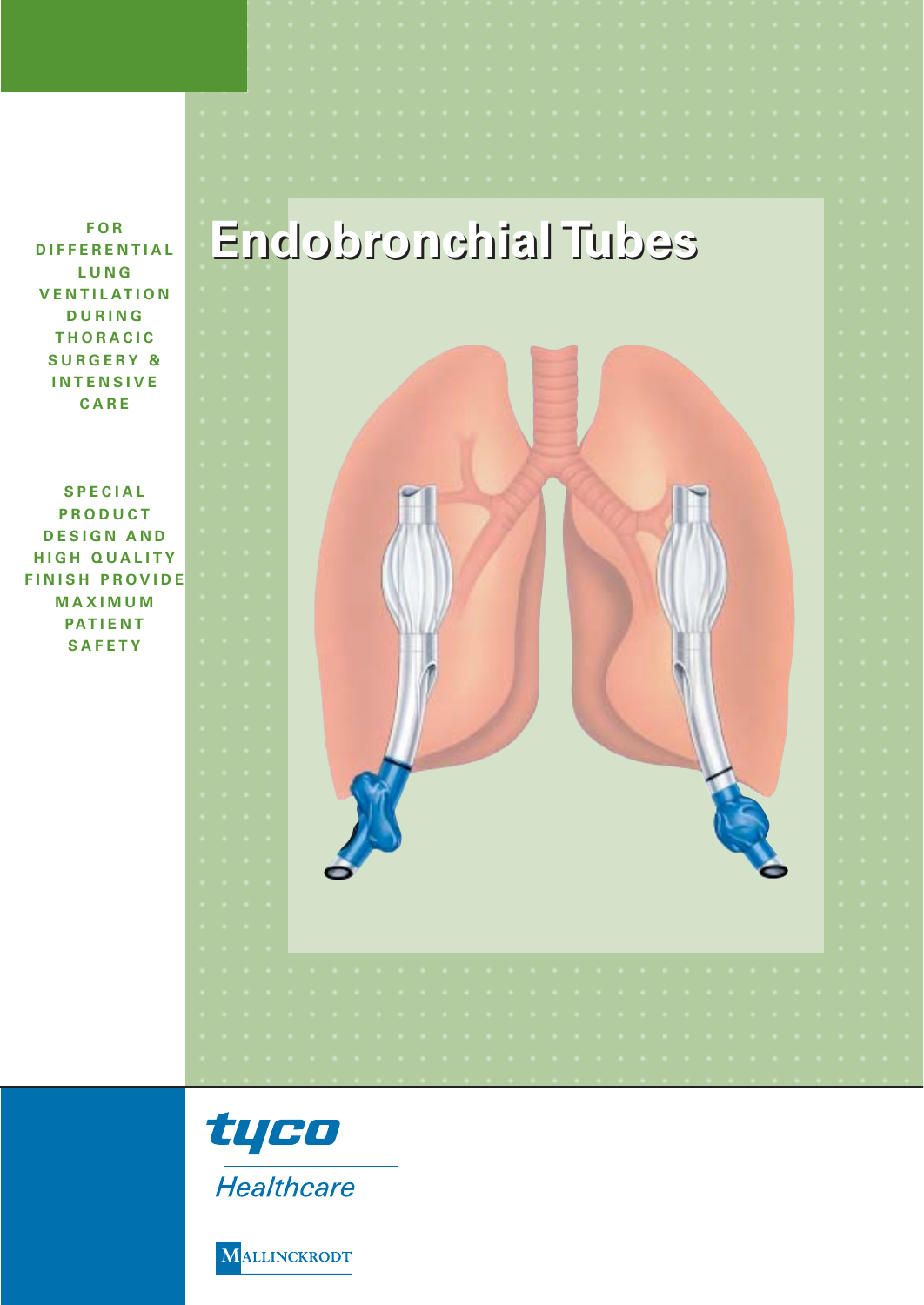**Diagnostic:** Broncho Spirometry

#### **Intensive Care:**

Unilateral ventilation

Need for adequate ventilation

Potential contralateral bronchial obstruction

Potential contralateral bacterial contamination

Unilateral bronchial lavage

Unilateral and bilateral lung contusion

**Anaesthetic/Surgical**

Lung surgery

Heart surgery

Oesophageal surgery

Broncho-pleural fistula

Major vascular thoracic surgery and other intra-thoracic extra pulmonary operations

Potential tension Potential contralateral<br>preumothorax bacterial contamination bacterial contamination

> Potential contralateral bronchial contamination

Need for adequate ventilation during diaphragmatic surgery



**ALLINCKRODT**  $\bf M$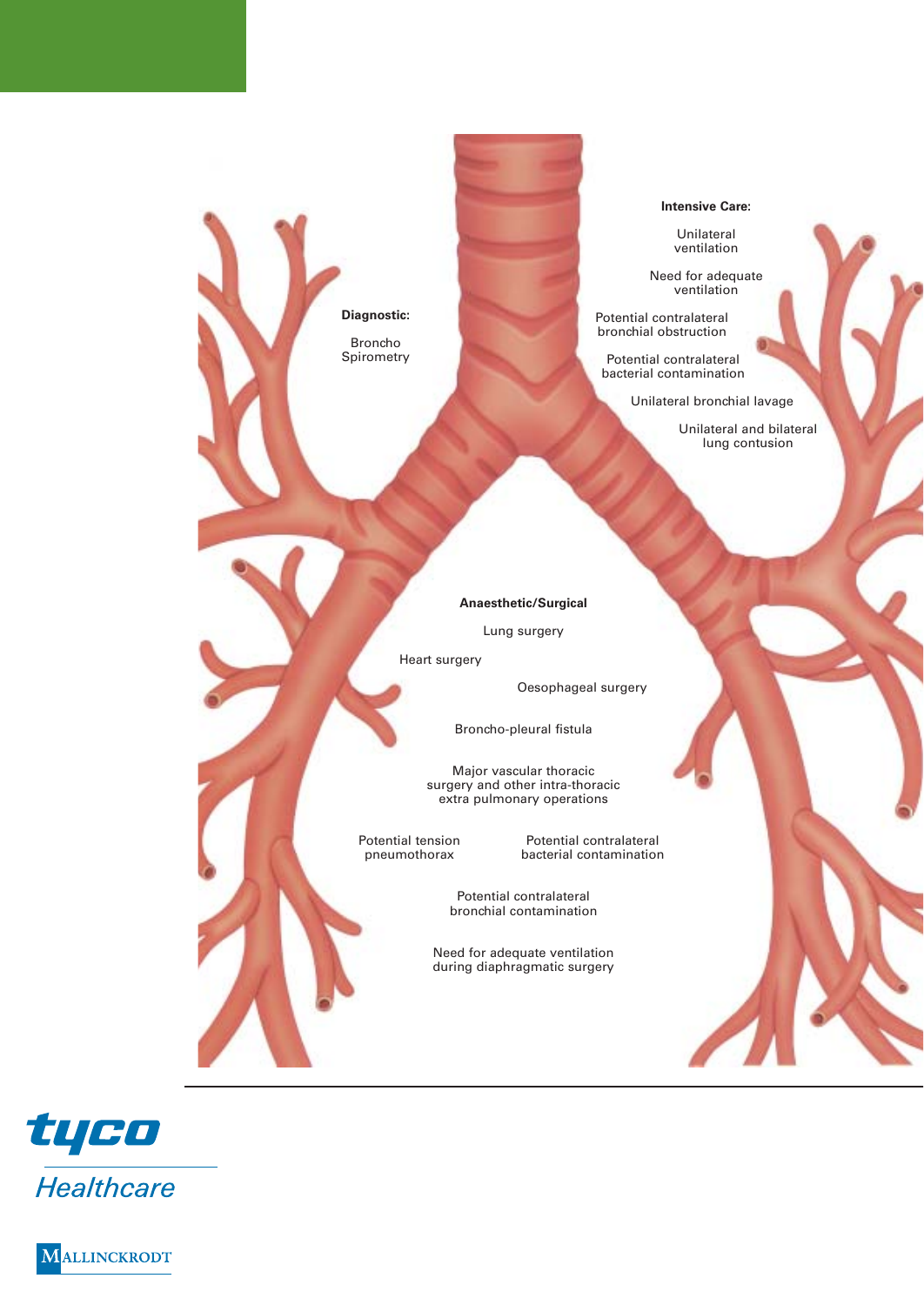# **Broncho-Cath™ Right**

For right-sided endobronchial intubation when differential or one-lung ventilation is indicated during thoracic surgery or intensive care.



*Broncho-Cath™ right*

### **Features and benefits:**

- Low pressure tracheal and bronchial cuffs minimise the risk of mucosal damage.
- Blue colour-coded bronchial cuff, bronchial proximal lumen and bronchial pilot balloon for easy identification.
- Unique 'S' shaped bronchial cuff provides an increased margin of safety when positioning the Broncho-Cath™ in the proximity of the right upper lobe.
- The blue-coloured bronchial cuff assists in identification of the distal tip when verifying correct placement by a fibreoptic bronchoscope.
- X-ray opaque markers at the distal tip, around the side eye, above the bronchial cuff and at the tracheal opening aid location and verification of the tube position.
- The accessory pack contains 2 Opti-Port™ connectors, 2 Gentle-Flo™ endobronchial suction catheters and 1 'Y' connector.





*'S' shaped bronchial cuff*

### **Ordering information:**

| <b>REF</b> | <b>REF</b><br>$5$ -Pack $*1$ | I.D.<br>$\text{m}^{\ast 2}$ | O.D.<br>(mm) | Length with<br>Connector (mm) |
|------------|------------------------------|-----------------------------|--------------|-------------------------------|
| 126-35     | 126-35-5                     | 4.8                         | 11.7         | 420                           |
| 126-37     | 126-37-5                     | 5.1                         | 12.3         | 420                           |
| 126-39     | 126-39-5                     | 5.3                         | 13.0         | 420                           |
| 126-41     | 126-41-5                     | 5.4                         | 13.7         | 420                           |

Carton Quantity: 1

\*1 Carton Quantity 5-Pack: 5, without accessories.<br>\*2 Limiting inner diameter to be considered when

Limiting inner diameter to be considered when using a fibreoptic bronchoscope. All tubes are sterile packed, for single use only.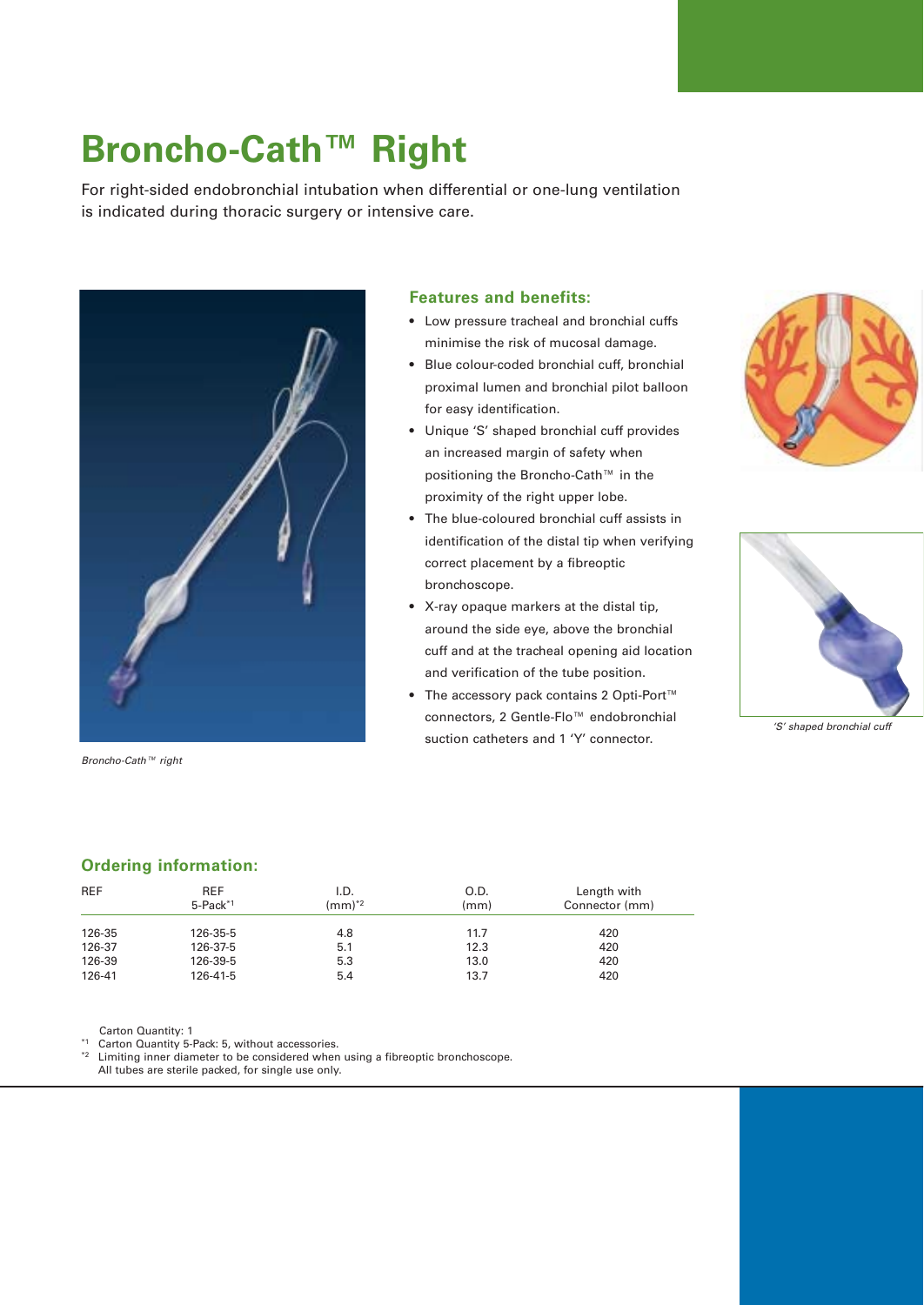# **Broncho-Cath™ Left Broncho-Cath™ Left with Carinal Hook**

For left-sided endobronchial intubation when differential or one-lung ventilation is indicated during thoracic surgery or intensive care.



*Broncho-Cath™ left*

#### **Features and benefits:**

- Low pressure tracheal and bronchial cuffs minimise the risk of mucosal damage.
- The special design of the bronchial cuff assists in location of the distal tip when verification is confirmed by the fibreoptic bronchoscope.
- The blue-coloured bronchial cuff assists in identification of the distal tip when verifying correct placement by afibreoptic bronchoscope.
- Slightly curved bronchial tube tip helps to improve placement in the left main bronchus.
- X-ray opaque markers at the distal tip, above the bronchial cuff and at the tracheal opening aid location and verification of the tube position.
- The accessory pack contains 2 Opti-Port™ connectors, 2 Gentle-Flo™ endobronchial suction catheters and 1 'Y'connector.
- Also available with x-ray opaque carinal hook for precise location of the Broncho-Cath™ within the carina.





*Carinal Hook*

## **Ordering information:**

| <b>REF</b> | <b>REF</b><br><b>Carinal Hook</b> | <b>REF</b><br>5-Pack <sup>*1</sup> | I.D.<br>$(mm)^{*2}$ | O.D.<br>(mm) | Length<br>(mm) |
|------------|-----------------------------------|------------------------------------|---------------------|--------------|----------------|
| 125-28     | $\overline{\phantom{a}}$          | $\overline{\phantom{a}}$           | 3.1                 | 9.3          | 420            |
| 125-32     | $\overline{a}$                    | $\overline{\phantom{a}}$           | 3.4                 | 10.7         | 420            |
| 125-35     | 125-35-1                          | 125-35-5                           | 4.8                 | 11.7         | 420            |
| 125-37     | 125-37-1                          | 125-37-5                           | 5.1                 | 12.3         | 420            |
| 125-39     | 125-39-1                          | 125-39-5                           | 5.3                 | 13.0         | 420            |
| 125-41     | 125-41-1                          | 125-41-5                           | 5.4                 | 13.7         | 420            |

Carton Quantity: 1

\*1 Carton Quantity 5-Pack: 5, without accessories.

Limiting inner diameter to be considered when using a fibreoptic bronchoscope.

All tubes are sterile packed, for single use only.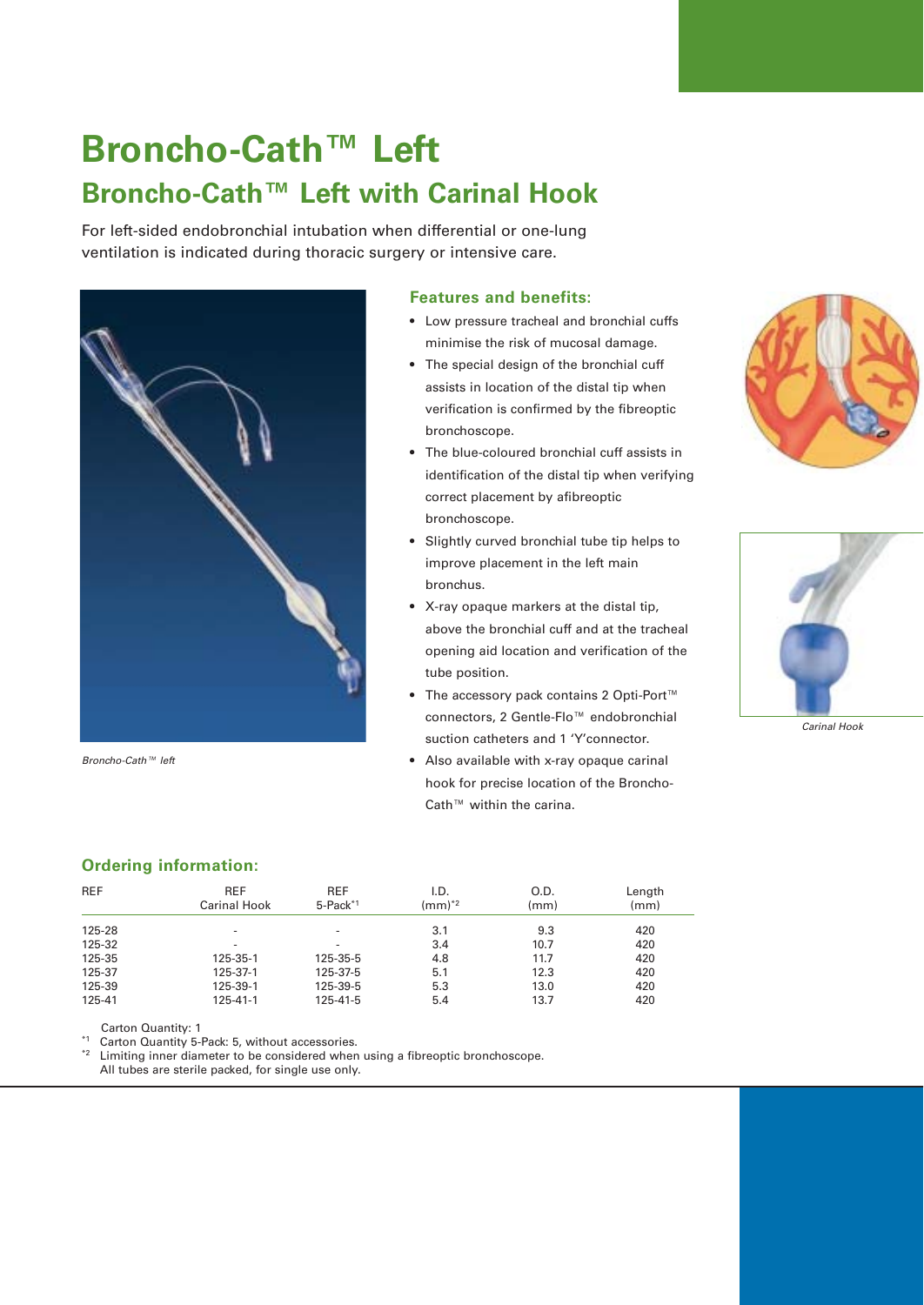# **CPAP System**

To avoid or treat hypoxaemia during one-lung anaesthesia.



### **Features and benefits:**

- Patented CPAP valve<sup>\*</sup> allows exact adjustment of pressure levels from 1 to 10 cm H<sub>2</sub>O.
- Breathing bag aids opening of the alveoli.
- Right-angled double swivel connector allows easy attachment to the Broncho-Cath™ endobronchial tube.
- Kink resistant oxygen tubing reduces the risk of occlusion.
- The lightweight system reduces unnecessary force on the proximal end of the Broncho-Cath™ endobronchial tube, minimising the risk of disconnection.
- Compact and easy to use, even when space is confined.
- LATEX-FREE.
- The CPAP™ valve is licensed from Dr. David Alfery.



## **Ordering information:**

REF 125-20 Carton Quantity: 5



**ALLINCKRODT** M